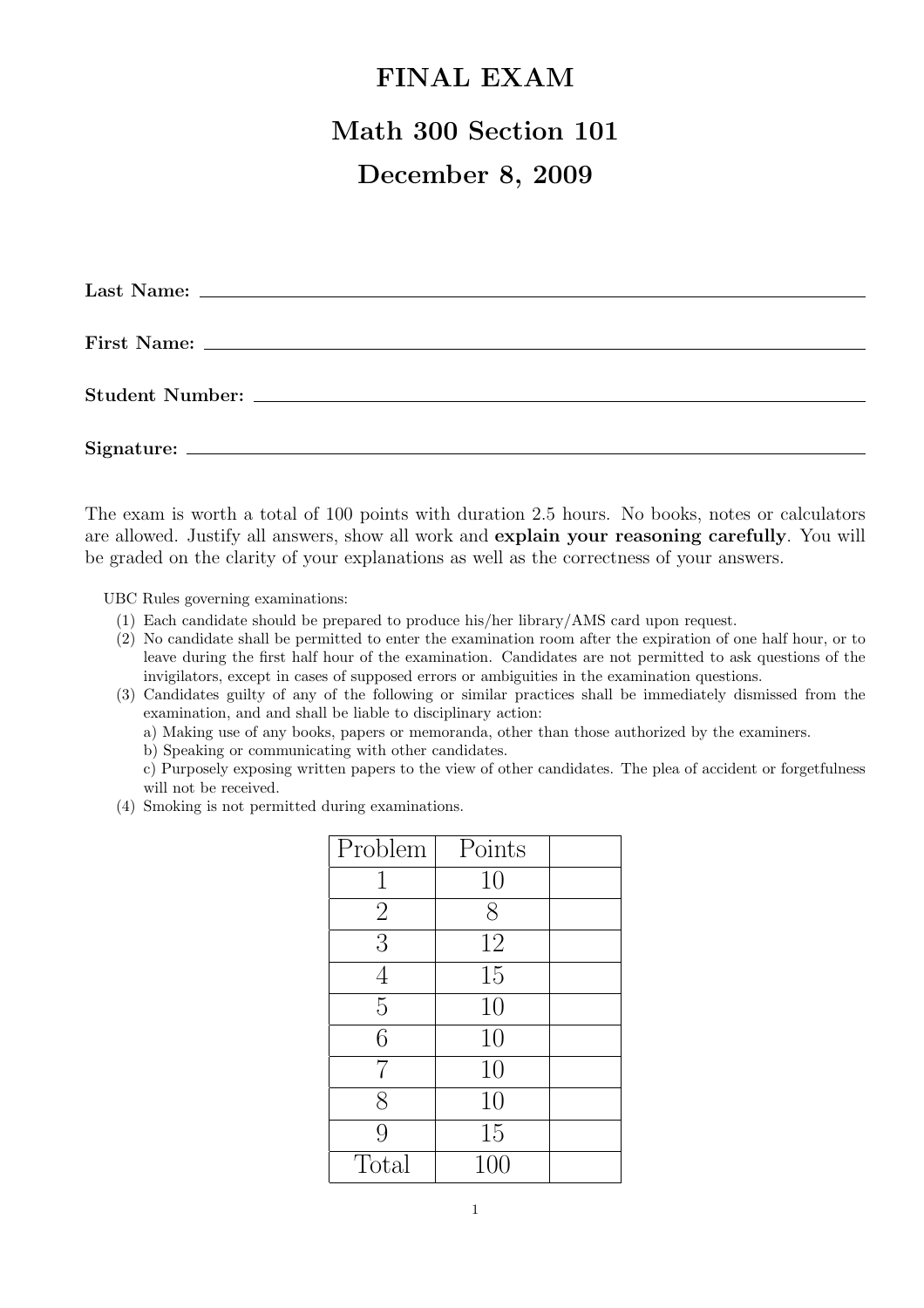Problem 1 (10 points) Find all complex numbers z for which  $\cos z = 2$ . Write your answers in the form  $x + iy$  where x and y are real.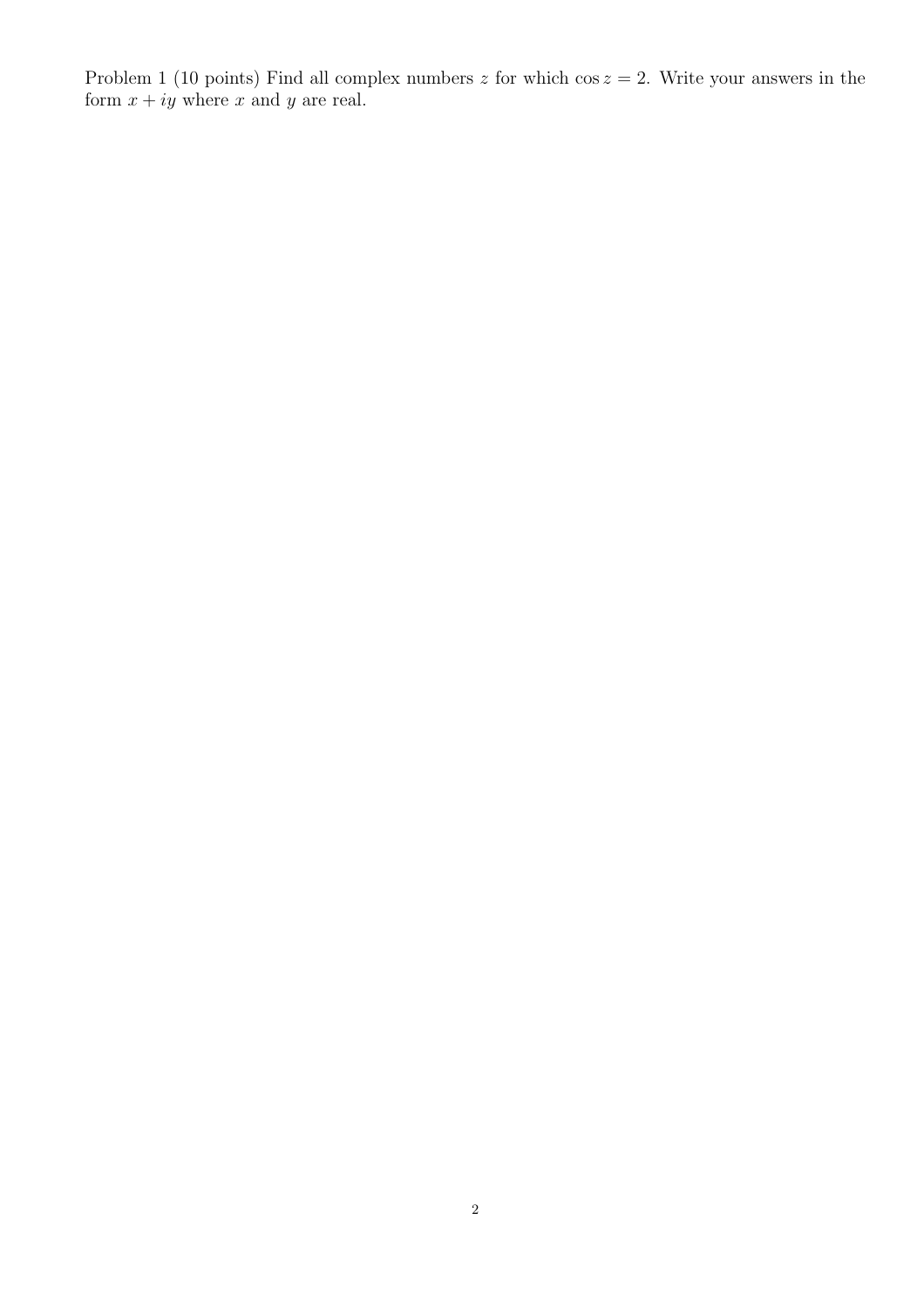Problem 2 (8 points) Find

$$
\int_{\Gamma}|z|^2\;dz,
$$

where  $\Gamma$  is the contour consisting of the directed line segment from i to  $1 + i$ , followed by the directed line segment from  $1 + i$  to 1.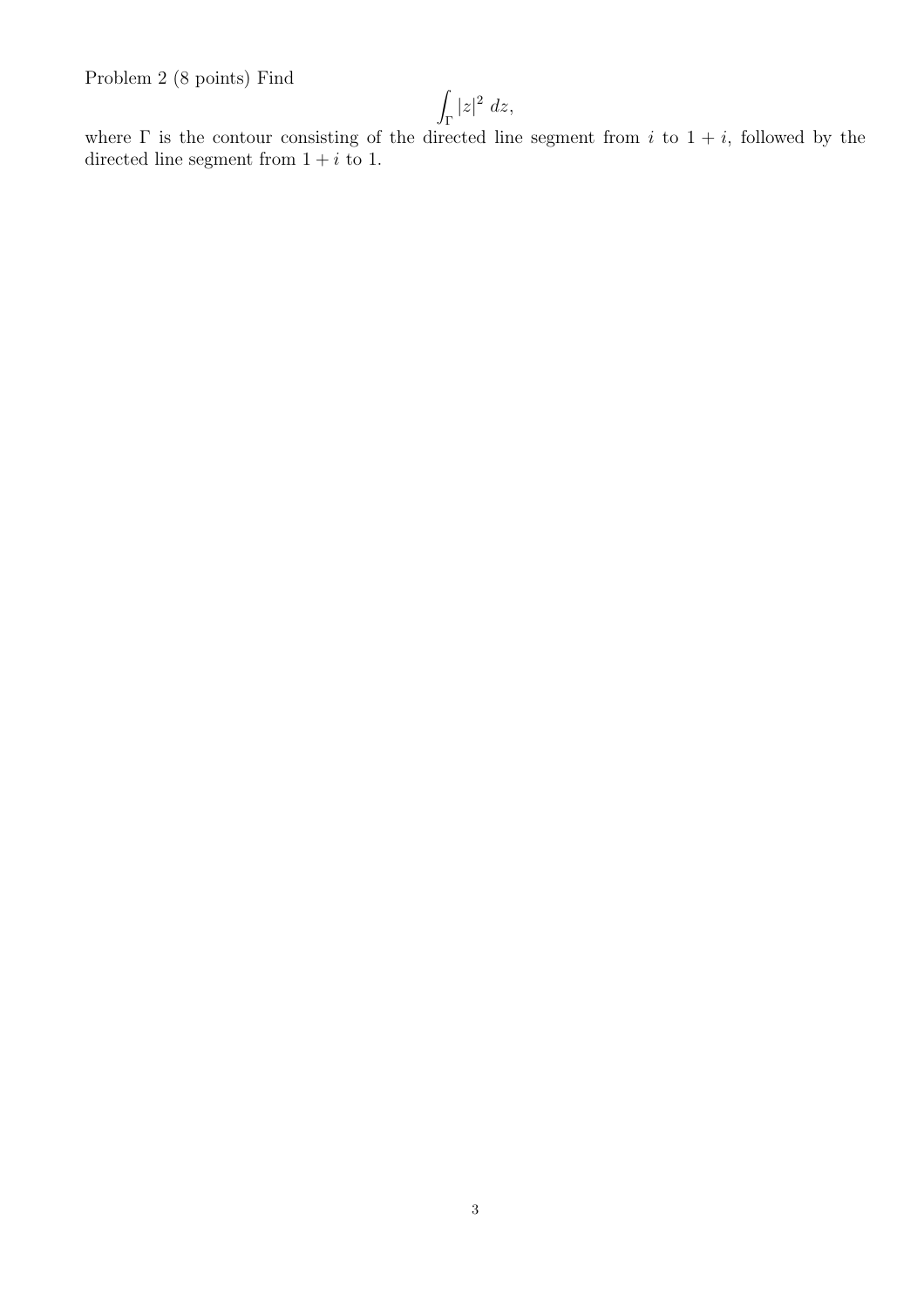Problem 3 (12 points) Describe exactly the set  $S$  of complex numbers  $z$  for which the power series

$$
\sum_{n=2}^{\infty}nz^{n-1}
$$

converges, and find its sum for all  $z$  in  $S$ .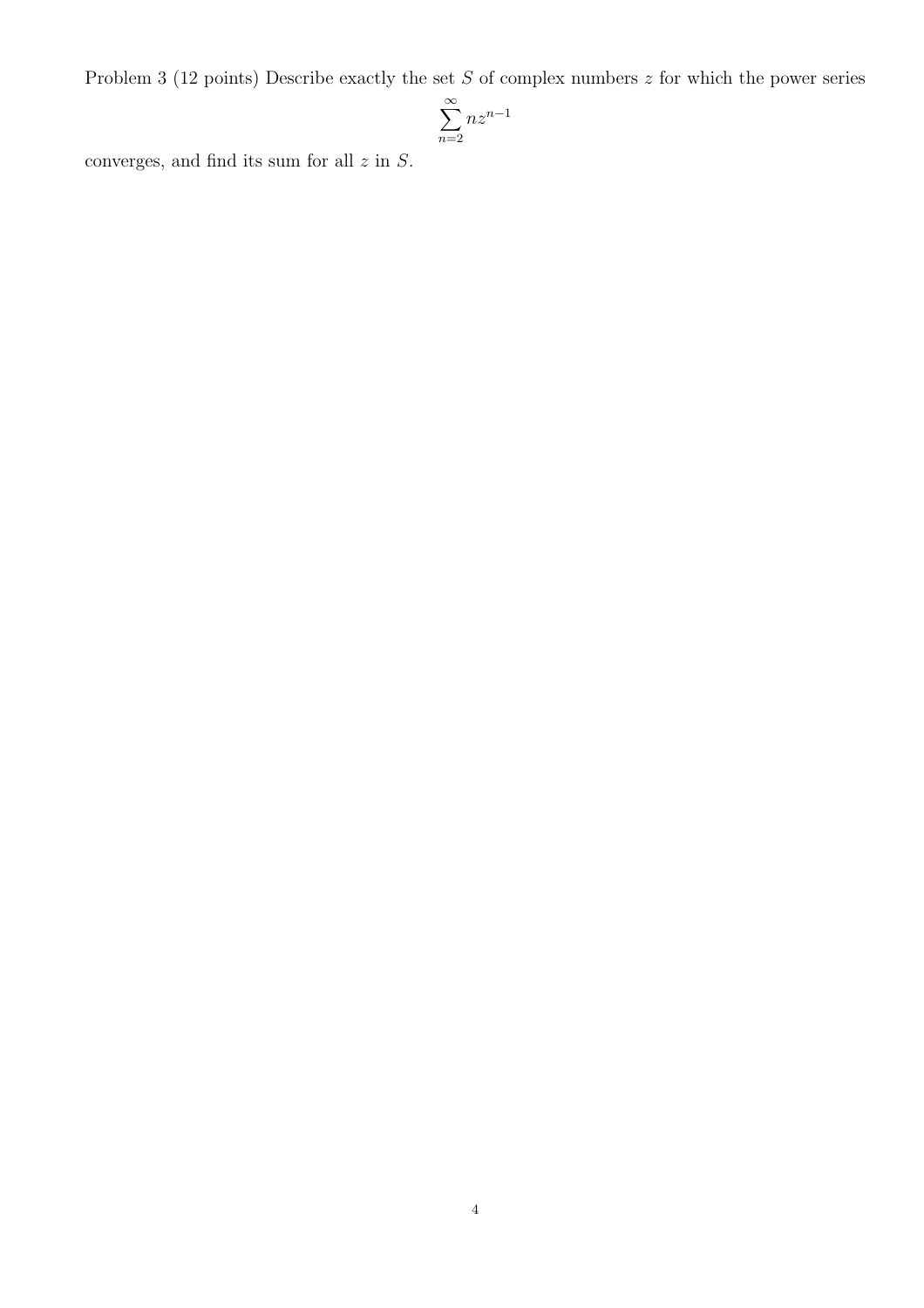Problem 4 (15 points) Define the function

$$
f(z) = \frac{e^z \sin z}{z^3}.
$$

(a) Find three nonzero terms of the Laurent series of  $f(z)$  in the domain  $\{z \; : \; z \neq 0\}$ .

(b) What kind of singularity does  $f(z)$  have at  $z = 0$ ?

(c) Find

Z  $\int_C f(z) dz$ , where C is the positively oriented circle  $\{z : |z| = 1\}.$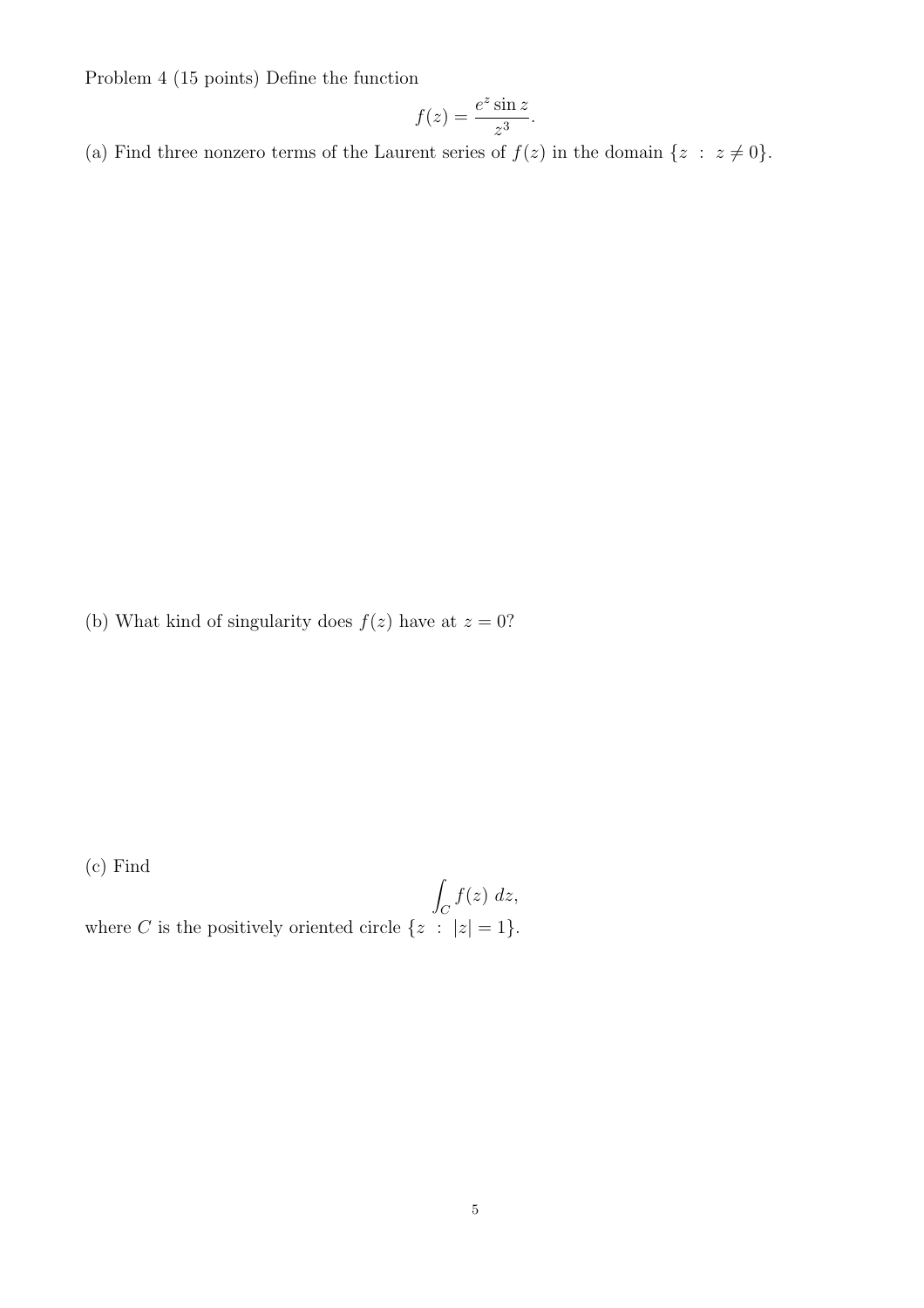Problem 5 (10 points) Find all possible values of the integral

$$
\int_{\Gamma} \frac{z+3}{z(z-3)} \ dz
$$

for simple closed contours  $\Gamma$  where  $0$  and  $3$  are not on  $\Gamma.$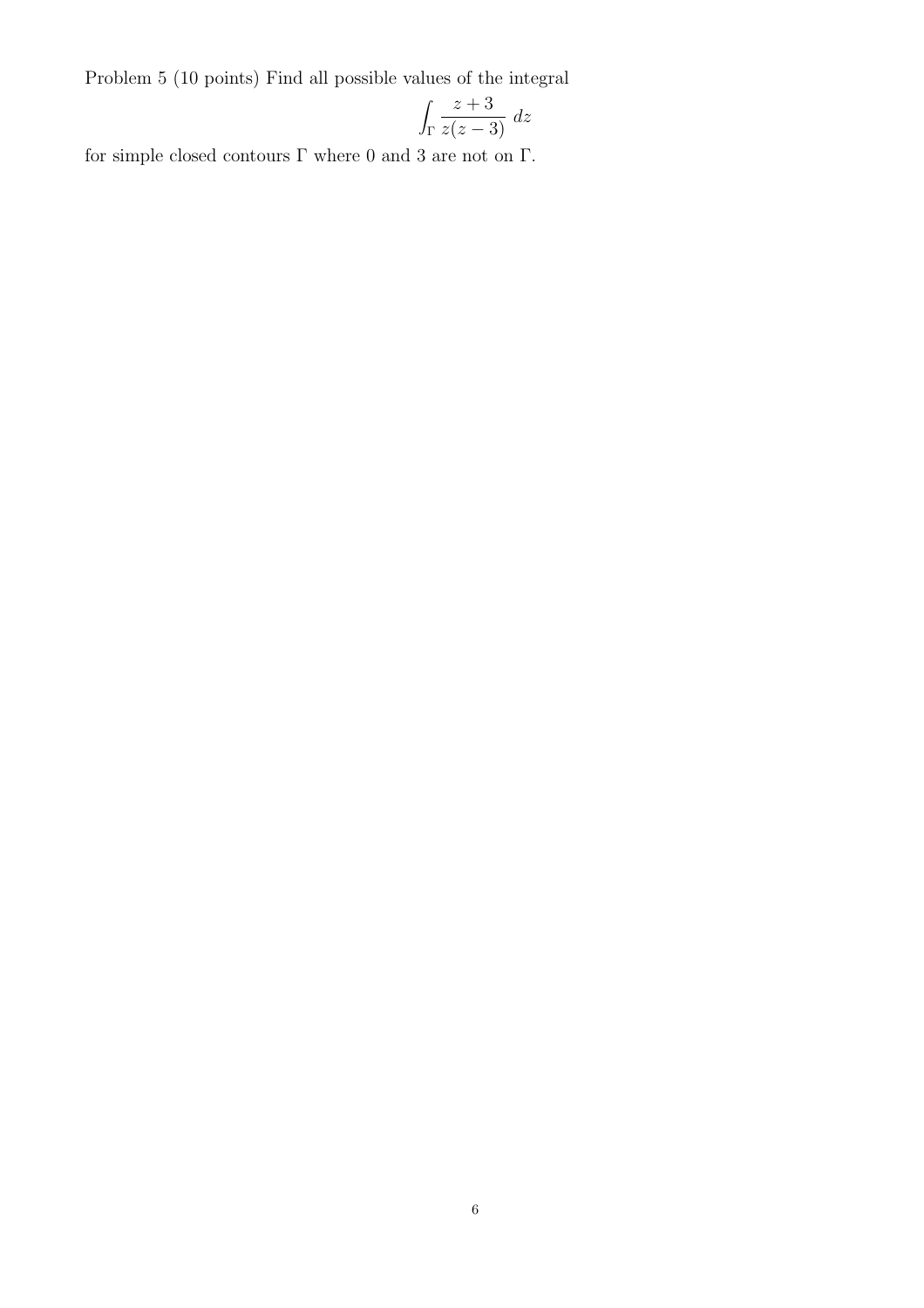Problem 6 (10 points) If  $f(z)$  and  $g(z)$  are functions analytic at  $z = 0$ , and  $g'(0) \neq 0$ , then what type of singularity does the function

$$
h(z) = \frac{f(z) - f(0)}{g(z) - g(0)}
$$

have at  $z = 0$ ?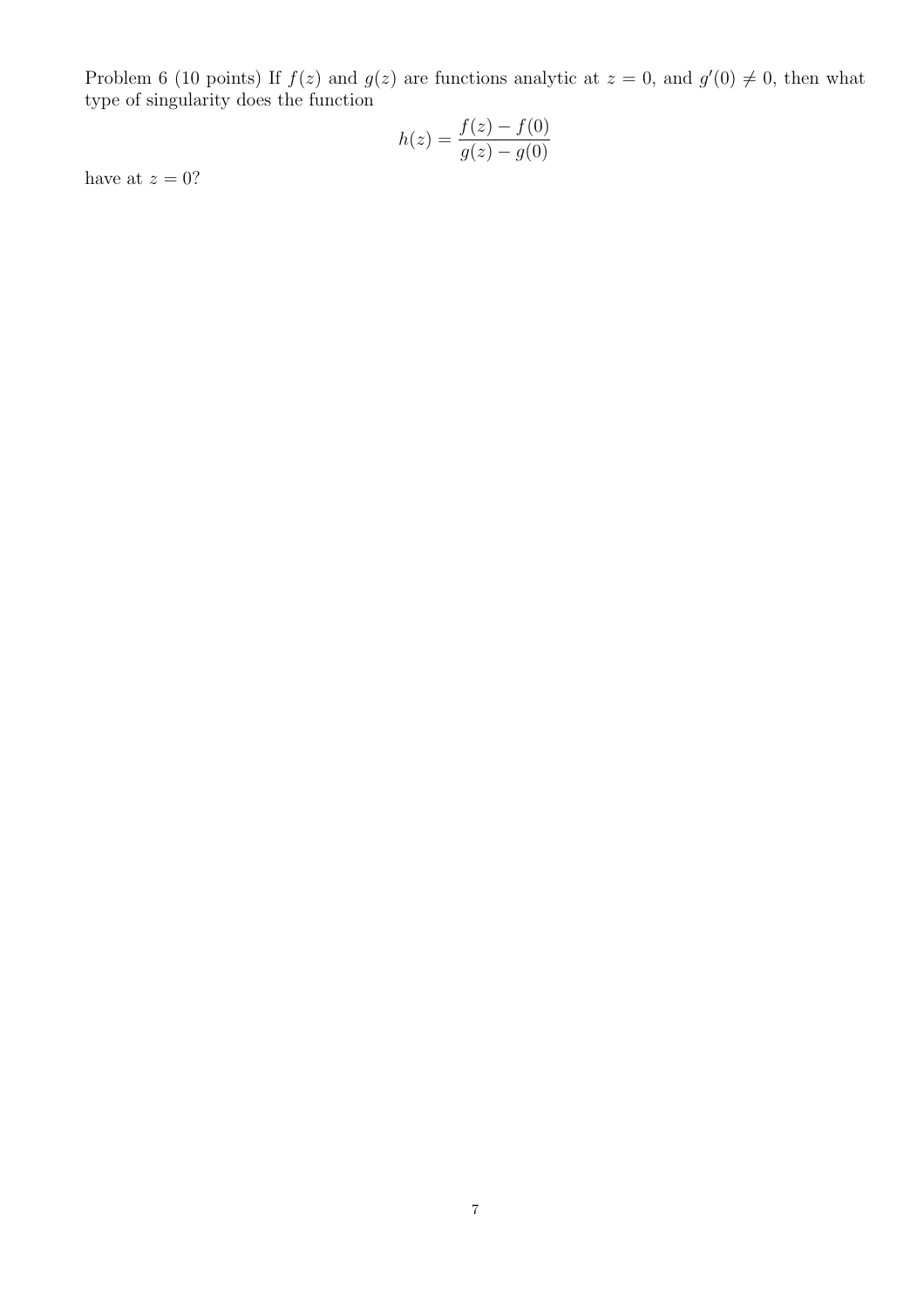Problem 7 (10 points) Suppose that  $f$  is an analytic function in a domain  $D$ , with real and imaginary parts  $u(z)$  and  $v(z)$ , and that  $g(t)$  is a real function of one real variable t which is differentiable for all t. If  $v(z) = g(u(z))$  for all z in D, then show that f is constant in D.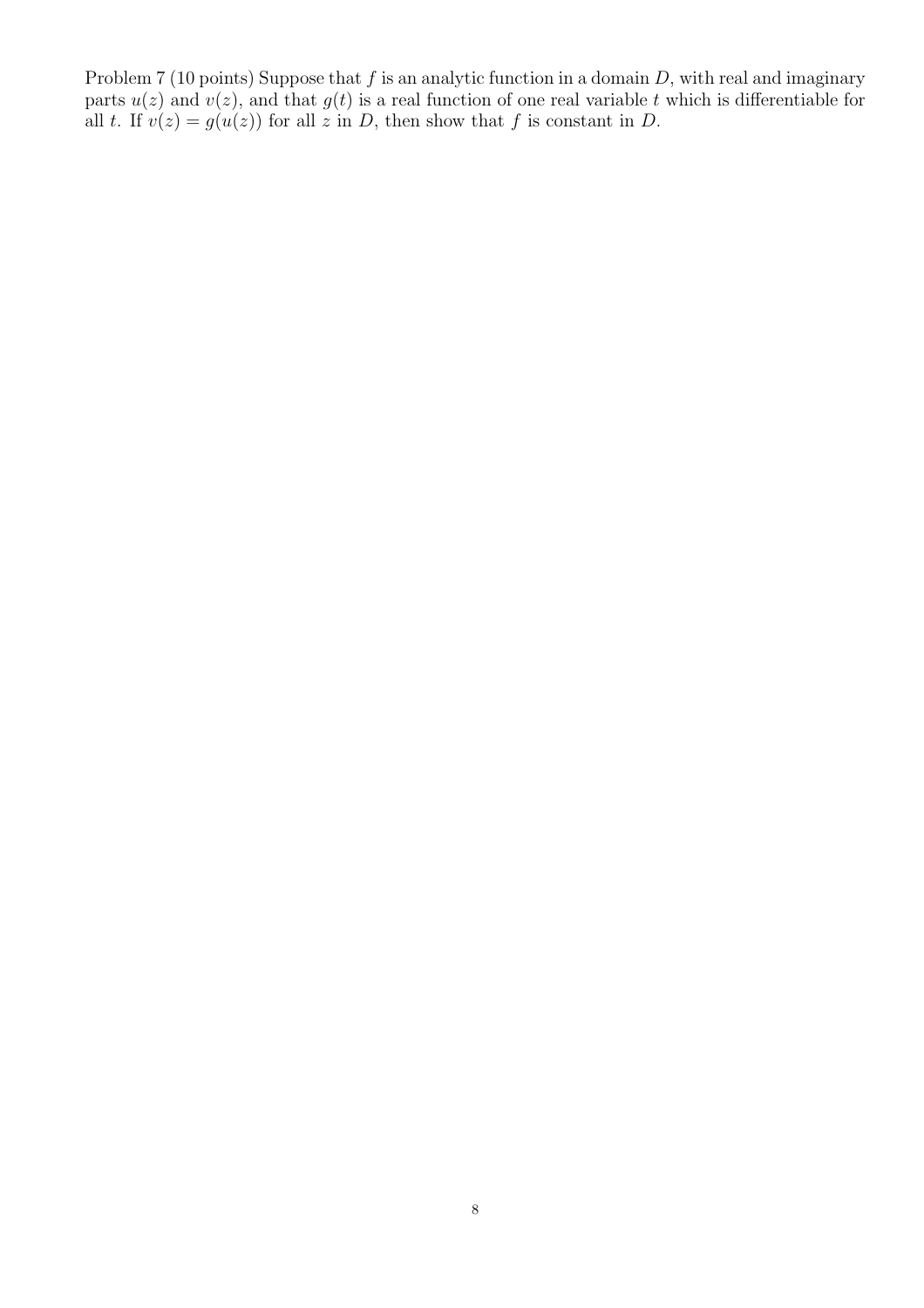Problem 8 (10 points) Suppose that  $f(z)$  is analytic everywhere in  $\mathbb C$  except  $z = 1$ , and that

$$
\int_C f(z) dz = 6\pi i,
$$
  
where *C* is the positively oriented circle  $\{z : |z - 1| = 2\}$ . Find  

$$
\int_C z^2 f''(z) dz.
$$
 (Hint: Use residues!)